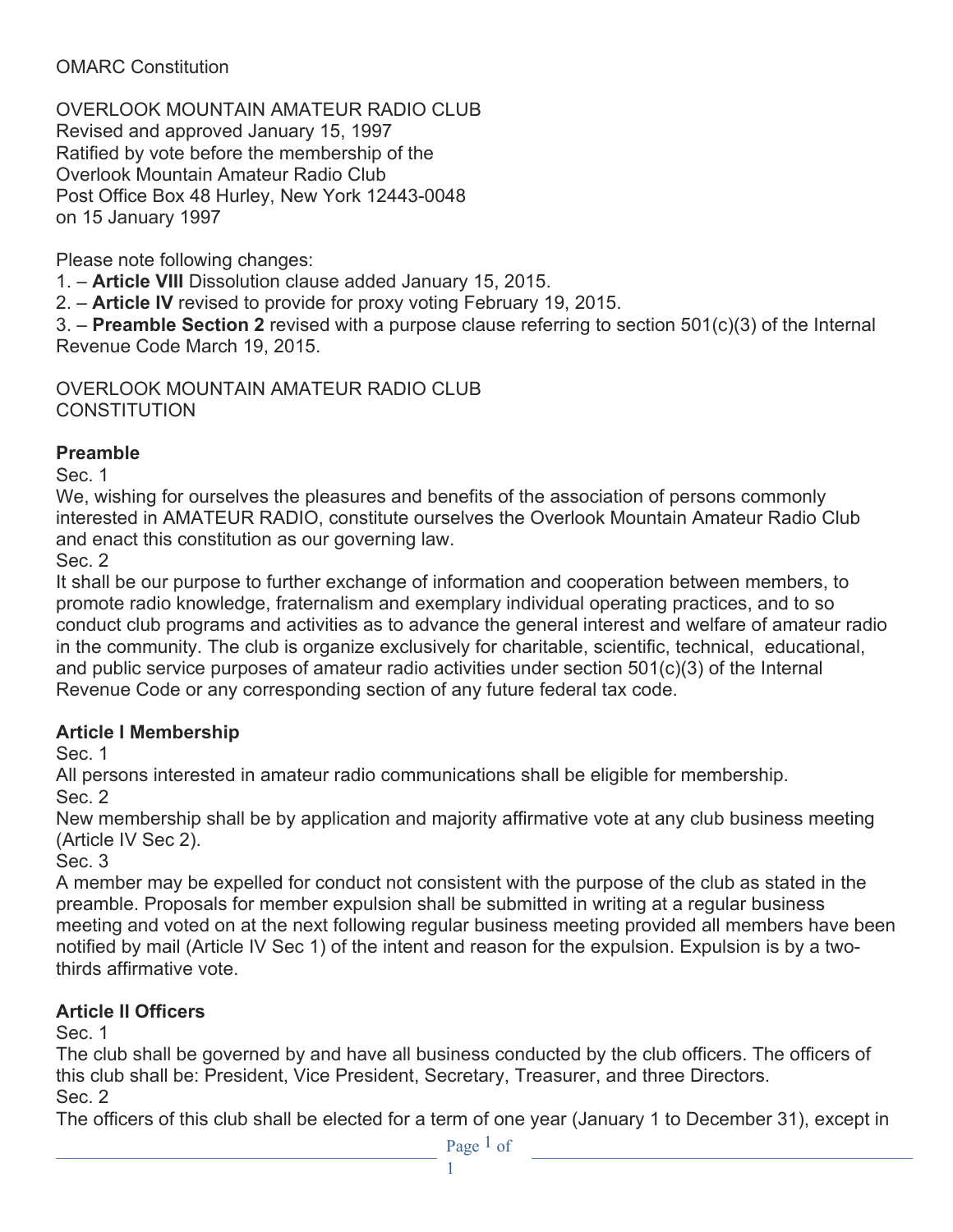the case of the three Directors. Directors will be elected for a term of three years with their terms staggered so that one Director will be elected each year.

Balloting for Officer positions will take place at the November meeting. Sec. 3

Vacancies occurring between elections must be filled by special elections at the first regular meeting following the withdrawal or resignation.

Sec. 4

An officer not performing the duties of the office in accordance with the wishes of the membership may be removed from office. Proposals for removing an officer shall be submitted in writing at a regular business meeting and voted on at the next following regular business meeting provided all members have been notified by mail of the intent and reason for the removal. Removal is by a twothirds affirmative vote.

### **Article III Duties of Officers**

Sec. 1

The President shall preside at all meetings of this club, and conduct the same according to the rules adopted. He shall enforce due observance of this Constitution, decide all questions of order, sign all official documents that are adopted by the club, and none other, and perform all other customary duties pertaining to the office of President.

The President shall be an ex-officio member of all club committees.

Sec. 2

The Vice President shall assume all duties of the president in the absence of the latter. Sec. 3

The Secretary shall keep a record of the proceedings of all, meetings, keep a roll of members, submit applications for membership, carry on all correspondence, read communications at each meeting, ensure that insurance and other legal matters are in order, cause written meeting notices to be mailed to each member, and maintain a list of rules enacted by the club. He shall at the expiration of his term turn over all items belonging to the club to his successor. Sec. 4

The Treasurer shall receive and receipt for all monies paid to the club; he shall keep an accurate account of all monies received and expended and keep the secretary appraised of those members that are, or are not, in good standing. He shall pay no bills without proper authorization (by the club or its officers constituting a business committee). At the end of each quarter he shall submit an itemized statement of disbursements and receipts. He shall at the expiration of his term turn over to his successor everything in his possession belonging to the club.

Sec. 5

The Directors, together with the other club officers, form an executive committee whose duty will be to monitor the club operation, decide questions of policy, and present to the membership any changes or procedures which it deems appropriate.

The Directors are ex-officio members of all club committees.

# **Article IV Meetings**

Sec. 1

Regular meetings will be held on a monthly basis for the purpose of conducting club business. Special meetings may be scheduled by the club officers to handle matters which can not wait until the next regular meeting. Club members must be notified of all regular or special business meetings. Where member notification by mail is required by this constitution, the notification must be posted at least fifteen days prior to the voting meeting.

### Sec. 2

Fifteen members in good standing in attendance or by proxy, or one-third of the membership in good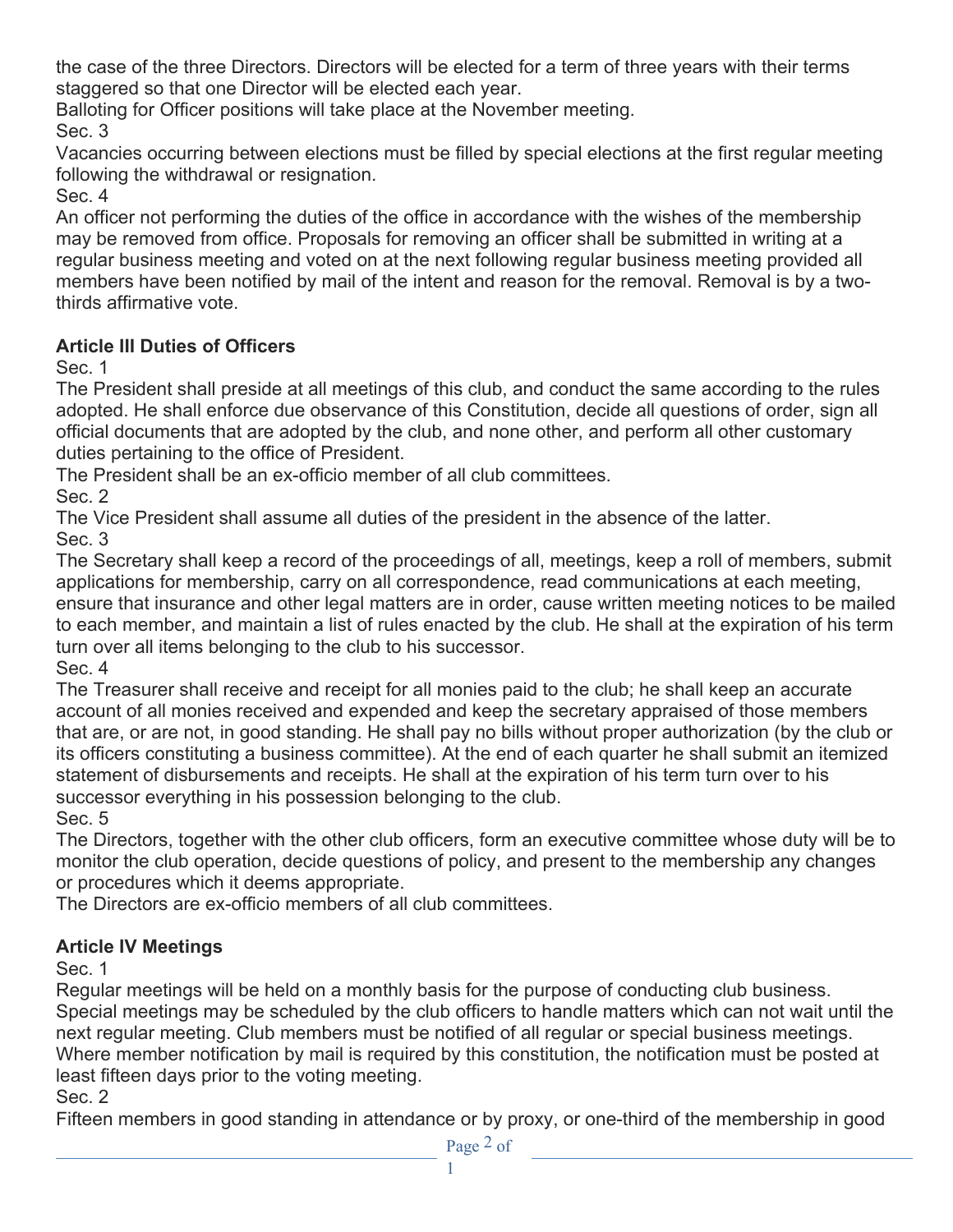standing in attendance or by proxy whichever is the lesser, shall constitute a quorum for the transaction of club business. Members in good standing are those members whose dues are paid for the current year.

Sec. 3

Copies of the constitution and copies of the club rules shall be present at all business meetings and available to the membership upon request. A copy of the current insurance certificate shall also be available at each meeting for inspection by the membership.

Sec. 4

Robert's Rules of Order shall govern proceedings where not superseded by this constitution or club rules.

### **Article V Dues**

Sec. 1

The Club by majority vote at any business meeting may levy upon the general membership such dues or assessments as shall be deemed necessary for the business of the organization within its objectives as set forth in the preamble. Proposals for new/modified dues and assessments shall be submitted in writing at any business meeting and voted on at the next business meeting provided all members have been notified by mail of the intent and reasons for the new/modified dues or assessment.

Sec. 2

The dues year shall be January 1 to December 31. A member whose dues are in arrears shall continue to be carried on the membership roll, but not in good standing, for a period of two months. If the dues are still unpaid at the end of this grace period, the member is dropped from the membership roll and must apply as a new member if continued membership is desired.

Sec. 3

Non-payment of assessments, other than dues, will be handled on an individual basis by the club officers. The officers may chose to excuse the assessment based on hardship or direct that the matter be handled as for non-payment of dues.

# **Article VI Membership Assistance**

This club shall enact appropriate rules to minimize interference in operation between stations of its members; it shall formulate adequate plans for disposition of any cases of interference to other radio services where reported as caused by any amateur station operation in the area of club jurisdiction. The club through designated Interference, Public Relations and Operating Committees will provide technical advice to members concerning equipment design and operating to assist in frequency observance, clean signals, uniform practice, and absence of spurious radiations from club member stations. The club shall also maintain a program to foster and guide public relations.

# **Article VII Amendments**

The constitution may be amended by a two-thirds affirmative vote at a regular club business meeting. Proposals for amendments shall be submitted in writing at a regular business meeting and voted on at the next regular business meeting provided all members have been notified by mail of the intent to amend and nature of the amendment.

### **Article VIII Dissolution**

Upon the dissolution of this organization, assets shall be distributed for one or more exempt purposes within the meaning of section 501(c)(3) of the Internal Revenue Code, or corresponding section of any future federal tax code, or shall be distributed to the federal government, or to a state or local government, for a public purpose.